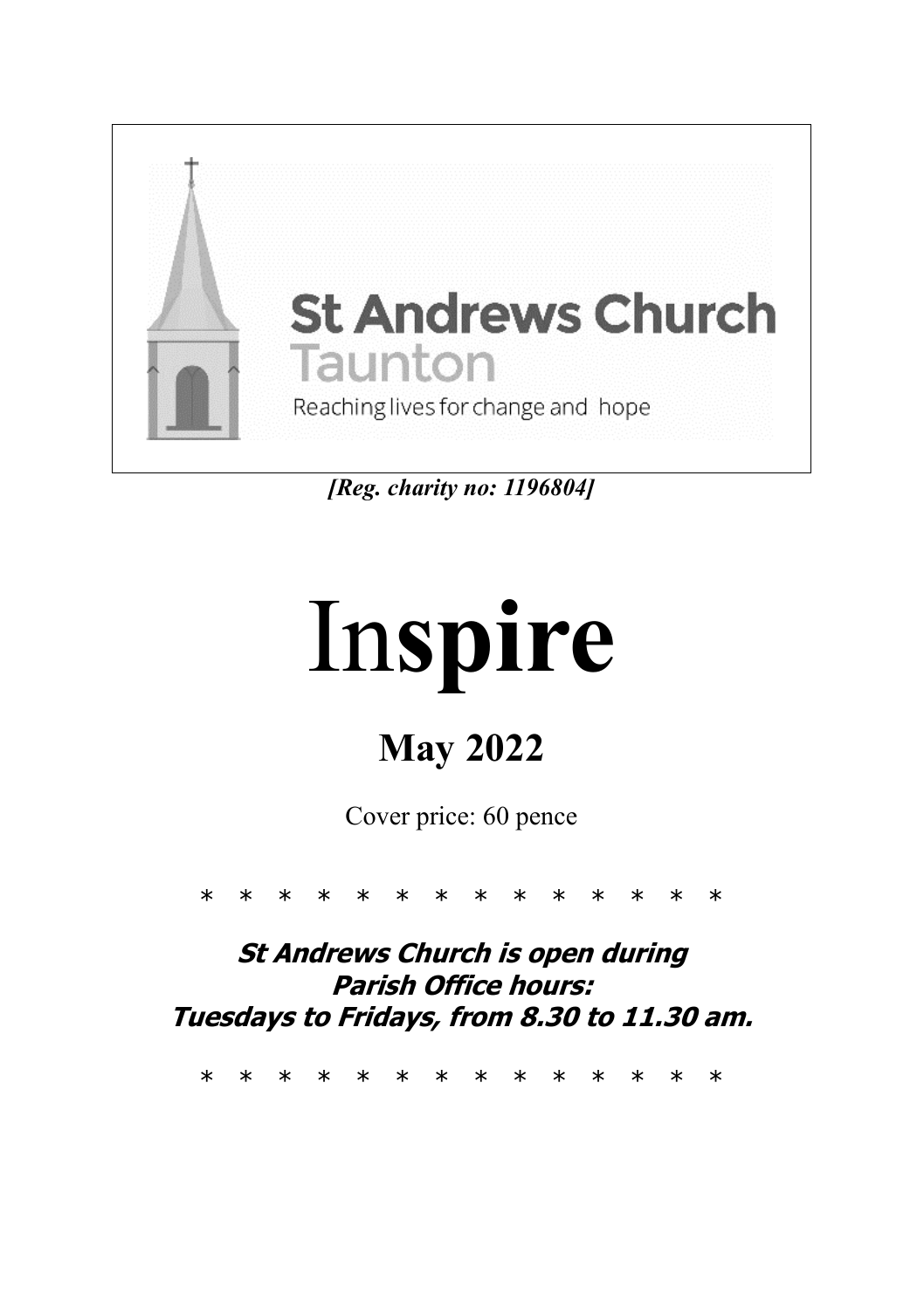#### **M I N I S T R Y T E A M**

| <b>Vicar</b>                  | Rev'd Robin Lodge - 01823 352471        |  |
|-------------------------------|-----------------------------------------|--|
|                               | Email: robin.lodge1@tinternet.com       |  |
| <b>Readers</b>                | Ruth Cook - 01823 973787                |  |
|                               | Jeremy Harvey - 01823 276421            |  |
| <b>Churchwardens</b>          | David Budd - 07485 091694               |  |
|                               | Tony Blackshaw - 07775 439237           |  |
| <b>Director of Music</b>      | Alan Cook - 01823 973787                |  |
| <b>Children's &amp; Youth</b> | Sue Lodge                               |  |
| <b>Work Leader</b>            | 01823 352471                            |  |
| <b>Lay Pastoral</b>           | Joy Abnett, Lesley Arberry, Carol Bull, |  |
| <b>Assistants</b>             | Steve Bull, Darren Chalmers, Sue        |  |
|                               | Lodge, Beryl Oaten.                     |  |

#### **The Parish Office is now open. The Administrator would prefer visitors to wear face masks in the office.**

Greenway Avenue, Taunton, TA2 6HU Tel: 01823 332531 / E-mail: [standrewstaunton@gmail.com](mailto:standrewstaunton@gmail.com)

**Sunday Services:** 10am - Holy Eucharist. All welcome! Also live-streamed on St Andrews Facebook page, (search for St Andrews Church Taunton) or watch it there later.

**Midweek Eucharist**: Wednesdays at 10am, in Church all welcome.

Morning Prayer: Tuesdays at 9am, via Zoom, check website (below) for details.

> **Baptisms, Weddings and Banns** Please contact the Vicar.

**All times subject to change at short notice; please check our website for current details: [www.standrewstaunton.org.uk](http://www.standrewstaunton.org.uk/) \* \* \* \* \***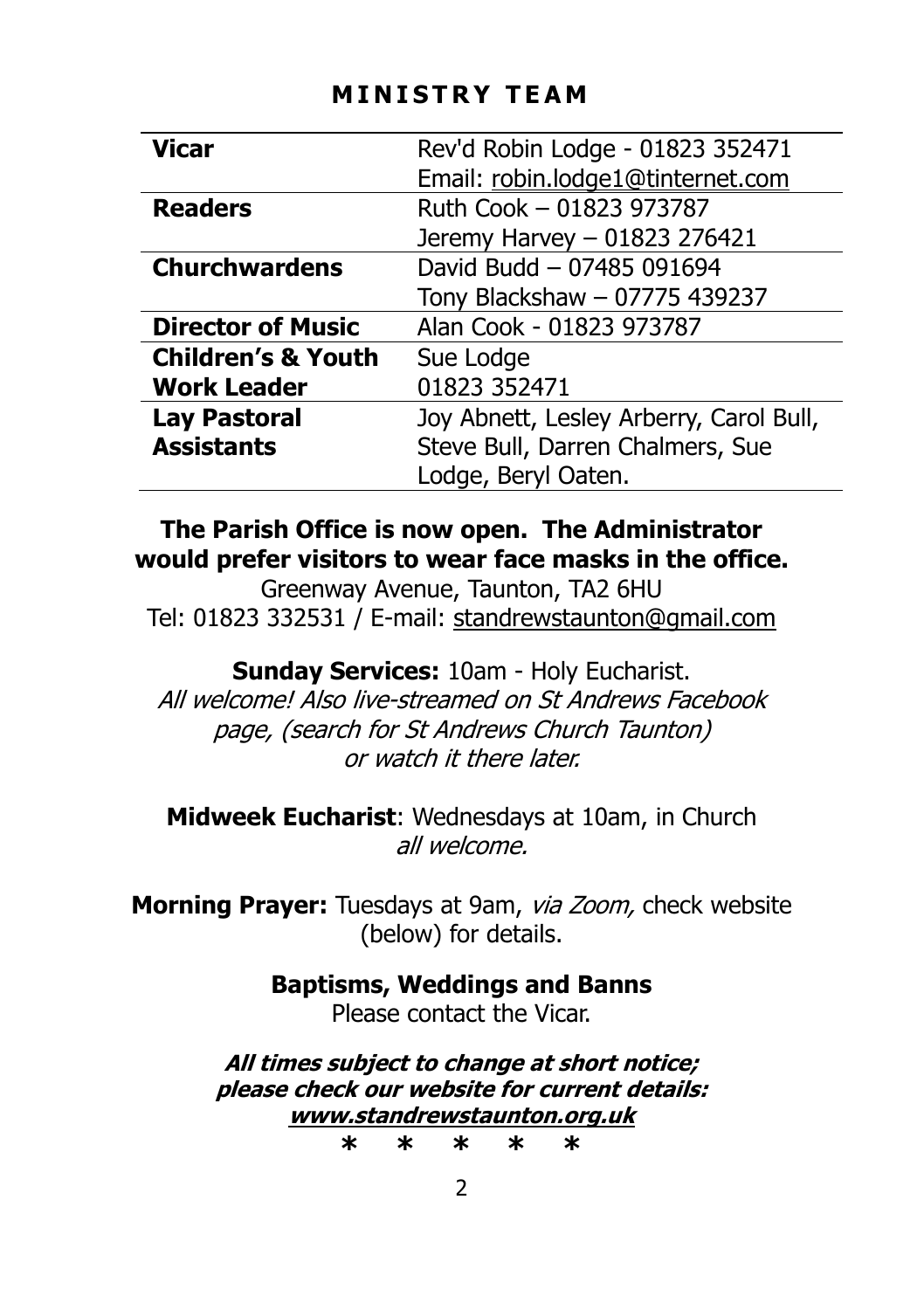*From the Vicar* **Prayer Works** 

As you read this the time will be approaching for the local elections. Nothing dramatic there, you might think, although this time we are electing councillors ahead of the formation of the new Somerset unitary authority on 1 April 2023. It will be the biggest change to the local government landscape in our area since the creation of the old Taunton Deane in 1974. Opinions differ as to the wisdom of the decision. I guess we can only assess the value of a local political structure according to its responsiveness to local needs. That is, of course, the reason why we have local councils in the first place.

I hope you value your vote. I do, mindful of those who campaigned hard so that everyone could have one, rich or poor, powerful or lowly, male or female. We owe it to them to use it and use it well. It might be good to look at all the options and ask, how would your local candidates seek to serve, and what do they stand for? In a healthy democracy, people make choices about life in their community, and, just as importantly, learn to handle disagreement well. Our prayers are with those who manage the election process, the candidates, and those elected to serve: prayers of thanksgiving as well as intercession.

Meanwhile, the people of Ukraine have a restricted choice: flee to another land or sit and endure a violent war. As I write, the people of Mariupol have even less choice, being trapped in the ruins of their own city. All need our prayers, not forgetting the beset peoples of Syria, Afghanistan, Yemen, South Sudan and so on. A reminder that our prime prayer is for peace in God's world and reconciliation among peoples broken by hatred and violence.

Here at home, we are at the beginning of an economic squeeze as energy prices rise, setting off a round of inflation that will harm most those who have the least resources to meet it. Our prayers are with those who are forced to make difficult decisions. In a place like the UK it is hard to think of those having to decide whether to heat or eat. Pray too for those who supply and run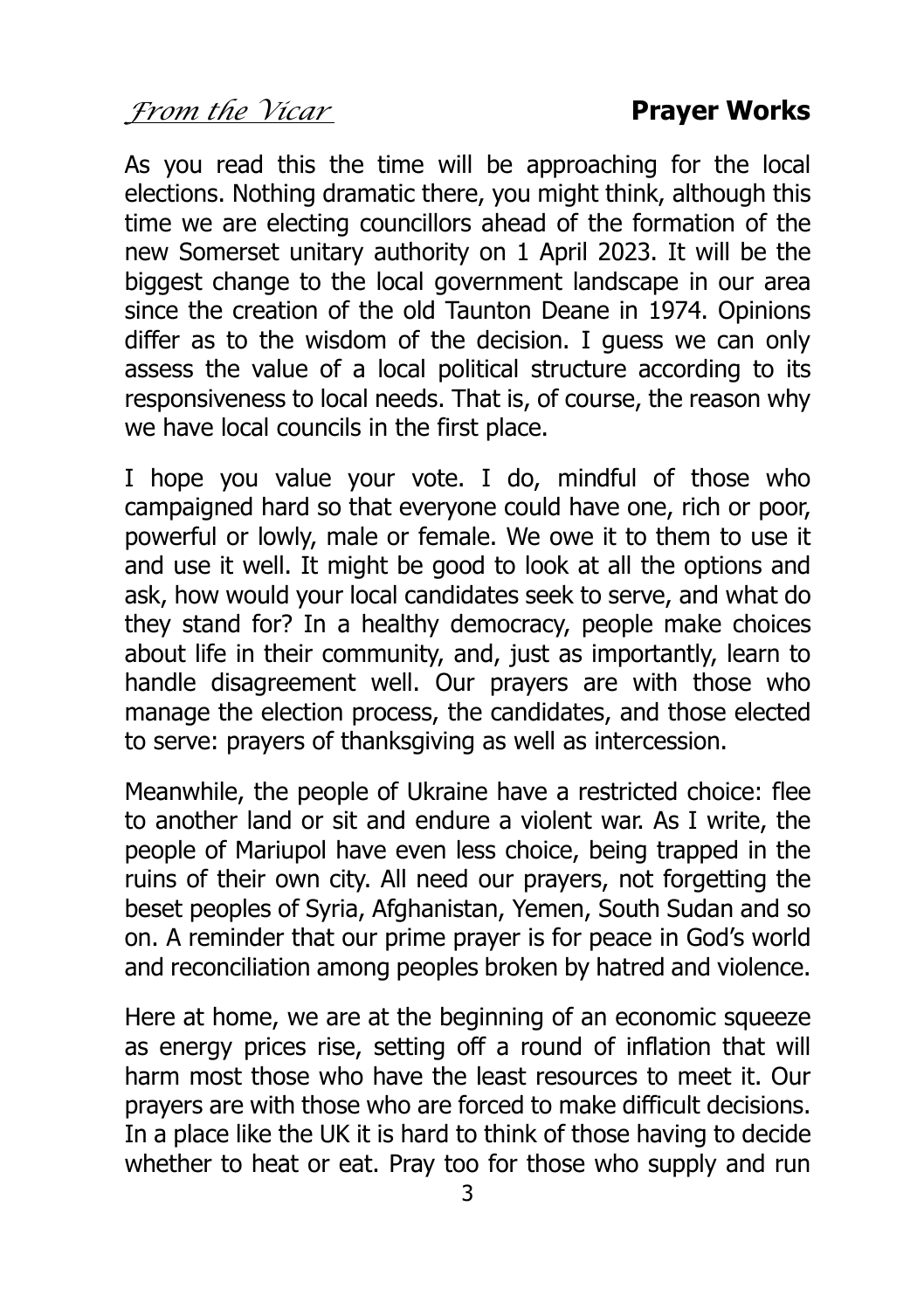our Foodbanks. They're needed more than ever. One day even you might need it. You never know. Pray too for those who make decisions for us all, that the long term good of the most vulnerable in our land will be a priority.

Which brings us back to our politicians again! No wonder they need our prayers. Who among us would find it easy to make decisions if we were in their shoes?

It is good to pray. It's just that sometimes we can't help wondering if it really works. There is so much to pray about, and so little we can do practically to make a difference.

So what is the power of prayer? When we pray we open our hearts and minds to God's good purposes. We express a longing for his will to be done, and for his kingdom to come, as we say in the Lord's Prayer. In a way, because God calls us to work with him, that frees God to act. It is the Holy Spirit who changes the world, not us, but by our prayers we lend a hand. The more people pray, the more hearts and minds are attuned to God, and the more freedom we give God to act.

That is not to say that we should not take practical action too if we see an opportunity to make a difference, but it is action that arises from prayer is always the most powerful, and why in the end prayer is practical action too. Of course, evil always resists. But the cross and empty tomb of Eastertide reminds us that, in the final, analysis good is stronger than evil.

It is that Easter message that brings hope to the burdened and the oppressed. It means that even though we cannot always evade the consequences of sin, it is hope that is the greatest gift we can give to a hurting world.

*Robin*

 $H$  EASTER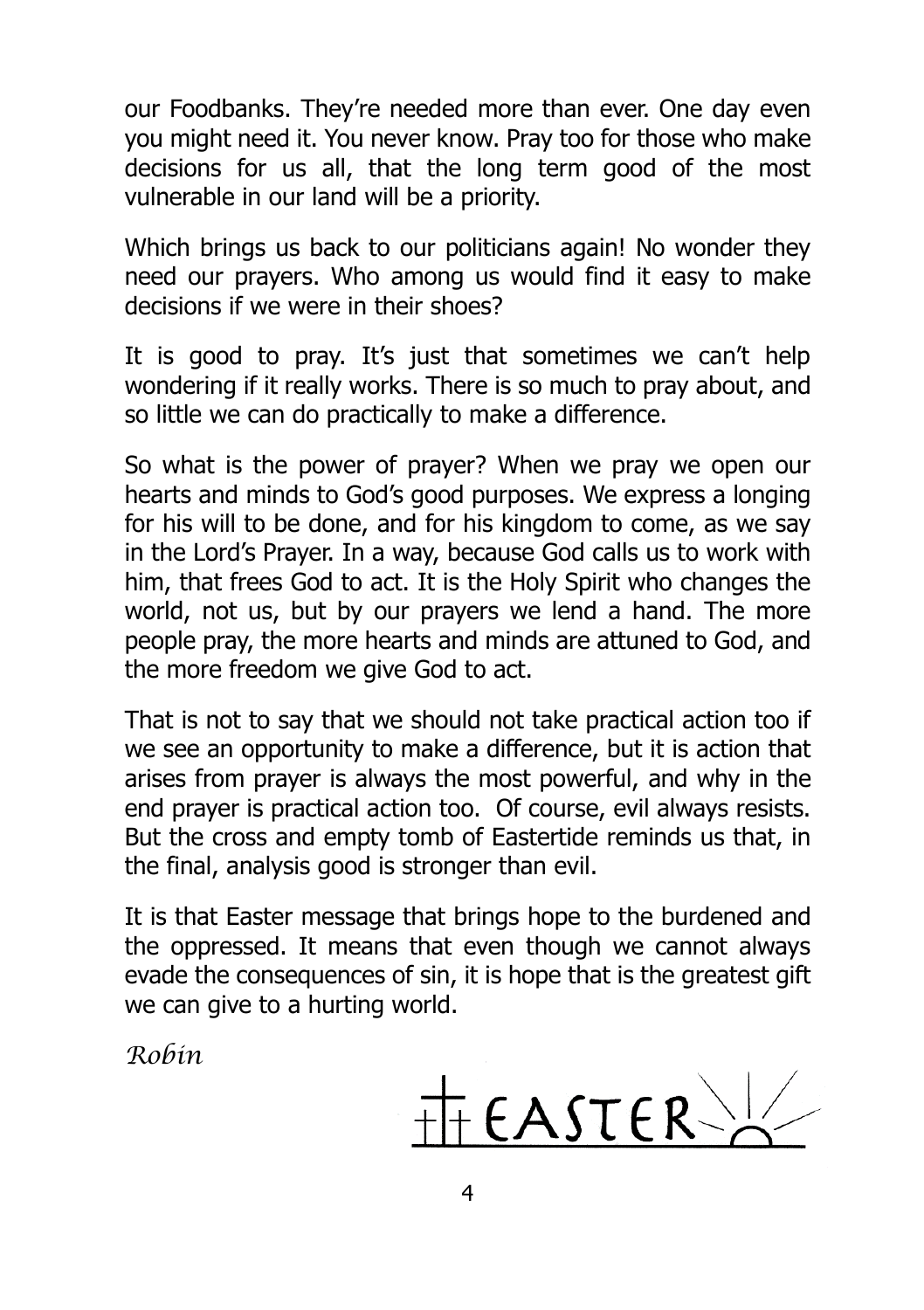#### **Ukraine Coffee Morning**

Many thanks to all those who worked so hard to bring our Coffee Morning for Ukraine into being on 9 April, and to all who took part. The excellent financial result was just on £2,000 - a classic example of prayer in action that, with the efforts of others alongside us, will make a difference.

#### **Holy Week and Easter Services**

Thanks too to all who helped with our Holy Week and Easter services: fellow ministers, servers, musicians, and welcome teams and all who took part.

#### **Wednesday Coffee**

The opportunity for a coffee and a chat after the Wednesday Eucharist will return from Wednesday in Easter Week, 20 April

#### **Easter Cracked**

This year's presentation was due to take place at the end of the last week of April. Another seven local primary schools heard something of the Easter message through a series of dramatic cameos and craft activities, with an opportunity to reflect. Thanks to all who helped or took part in any way.

#### **Annual Parochial Church Meeting**

This will take place on Sunday 15 May in Church, starting at approximately 11.45am, following the Parish Eucharist (as last year). Coffee will be served before the meeting. Papers for the meeting will be made available (print or online) by Sue Goodman, our PCC Secretary, in advance of the meeting. To keep the meeting as brief as possible we will assume that all have read the reports before attending and will come with any questions ready. This is also the meeting where we elect our Churchwardens and PCC, along with Deanery Synod representatives, and appoint our Sidespeople. As usual, there are vacancies for PCC members for up to a three year term. Please see Sue for a nomination form if you'd like to serve.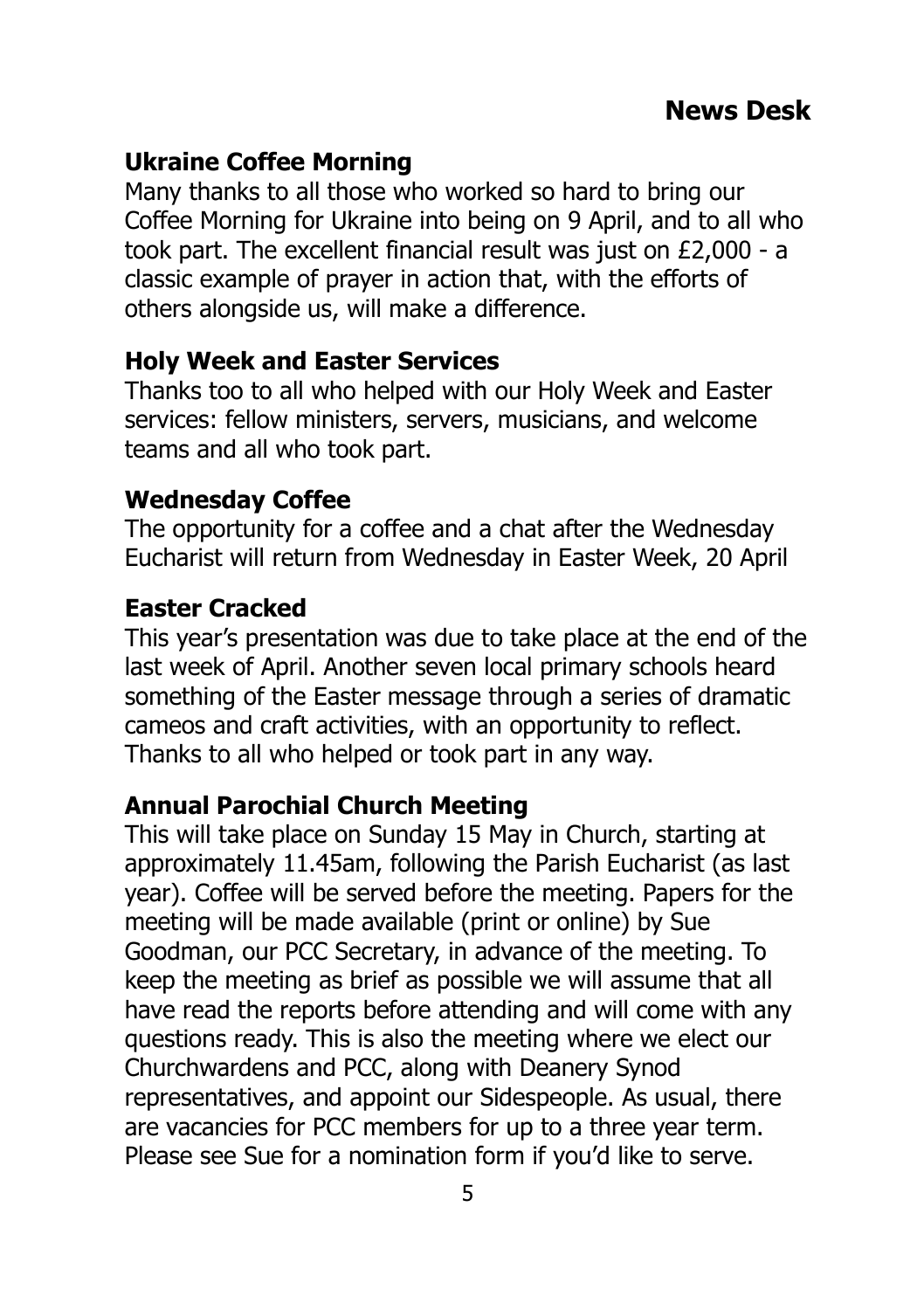#### **Belated Welcome to the Deanery!**

During the various periods of lockdown, new clergy were licensed virtually at an on-line service. For legal reasons that meant that they could only be licensed as "priest in charge." For full incumbent status they had to wait until an in-person service was possible. This has now been made the case for the Revd Paul Irving, who formally becomes Rector of Staplegrove and Norton Fitzwarren, having been licensed initially in 2021. The service is on Thursday 19 May at 7.00pm at Staplegrove parish church. Paul has already made his mark, bringing his benefice to be part of MINT, but we welcome him and his family anew to the Deanery of Taunton!

#### **Ascension Day**

This year's service will be on Thursday 24 May, with the Parish Eucharist being held at 7.30pm.

#### **Prayers for the Sick**

We have had a number of comments lately about the length of the list of the sick that we use in our Prayers of Intercession. Traditionally, the list is intended mostly for those who are very ill, or who are experiencing another sort of deep crisis. If you ask for prayer for someone (and have asked their permission!) do keep me in touch with how that person is doing so they are only on the list for as long as needed. The aim will be to review each name with the one requesting it every three months if we don't hear from you. Of course, definitions of "very ill" and "deep crisis" will vary so I don't want anyone to be under any kind of pressure. If you need prayer in this way, you shall have it. It is the most basic ministry we can offer each other.

#### **Choir Robes**

One of the consequences of the pandemic has been the opportunity to review all aspects of church life, in some cases accelerating changes that might well have happened in due course anyway. During the time of social distancing the Choir worshipped without robes as access to the Choir Vestry was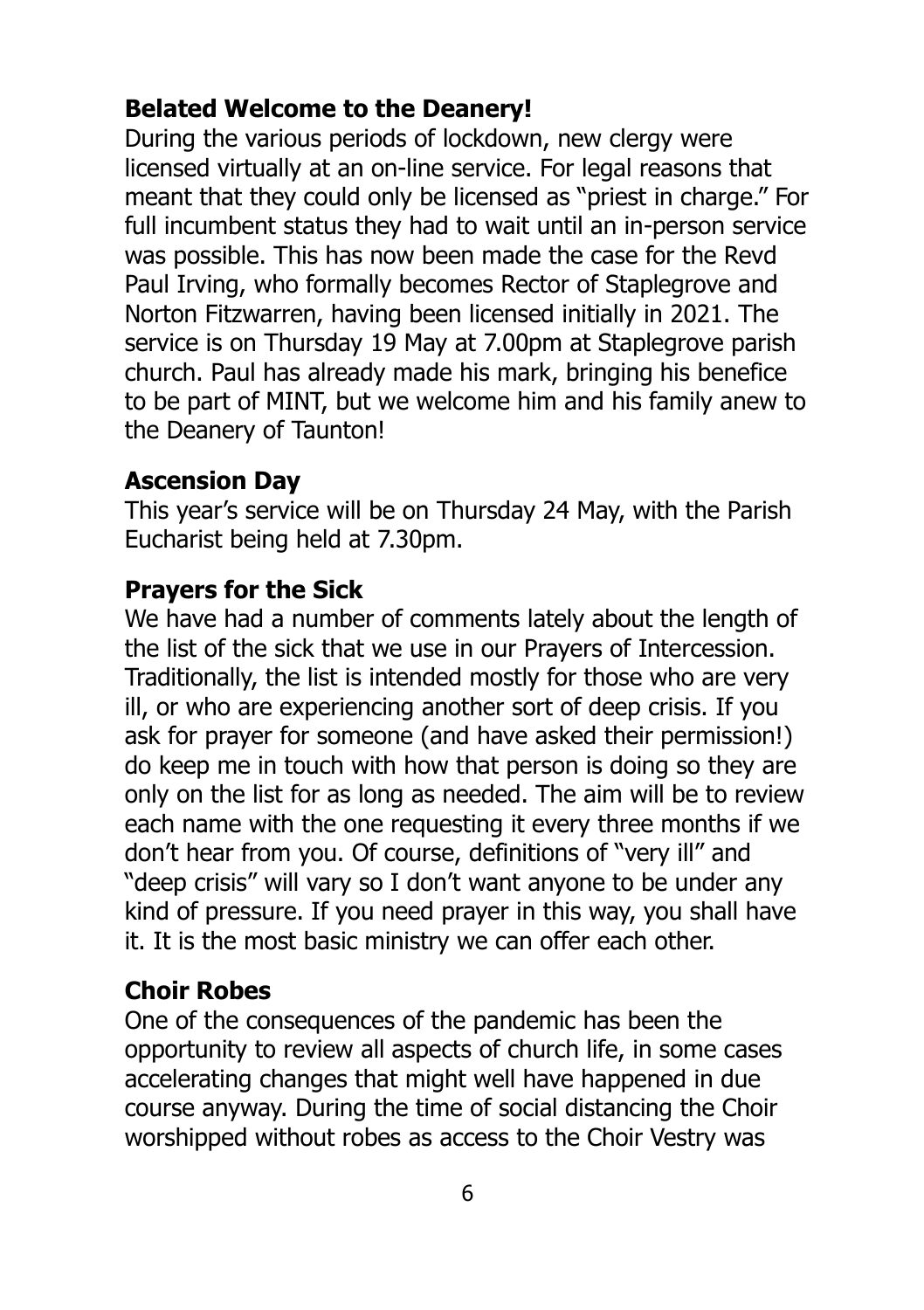fraught under these conditions. This led to a conversation about the future in which some expressed a preference not to robe, concerned that it could be a barrier to the younger generation. The opposite view was also expressed, while some members of the Choir were unconcerned either way. There being no particular reason in Tradition for robed singers in church, a compromise position was adopted in which the Choir would robe and process only on festival occasions and other key holy days as a mark of the solemnity of those days.

#### **Church Heating Update**

Work continues to research different options for a new heating system for church. So far, we have had a survey from a firm of consultants called Green Journey, as required by the Diocese, whose report we await to help us consider the environmental angle in the project. We have already gleaned that a ground or air heat source pump would not be appropriate for our building as it is insufficiently insulated. We have also applied to receive the services of the Diocesan Advisory Committee's Heating Adviser, to work on further options. It is highly unlikely that the project will be complete before next winter, so the Church Hall has been reserved on Sunday mornings from November to March, although Remembrance Sunday and key Christmas services will still take place in church.

#### **New St Andrew's Update**

At its meeting on 29 March, the PCC voted to make an application to the Diocesan Advisory Committee to remove the pews in the South Aisle, and the redundant choir stalls in front of the North East Door. This is to allow more flexibility for church and community events, and also allow the NE Door to be freed and so become a fire exit - this would increase the capacity of the building for fire safety purposes. The PCC also appointed David Budd as Project Manager for New St Andrew's – his term as churchwarden being completed this year – now that Alan Cook has retired from this role.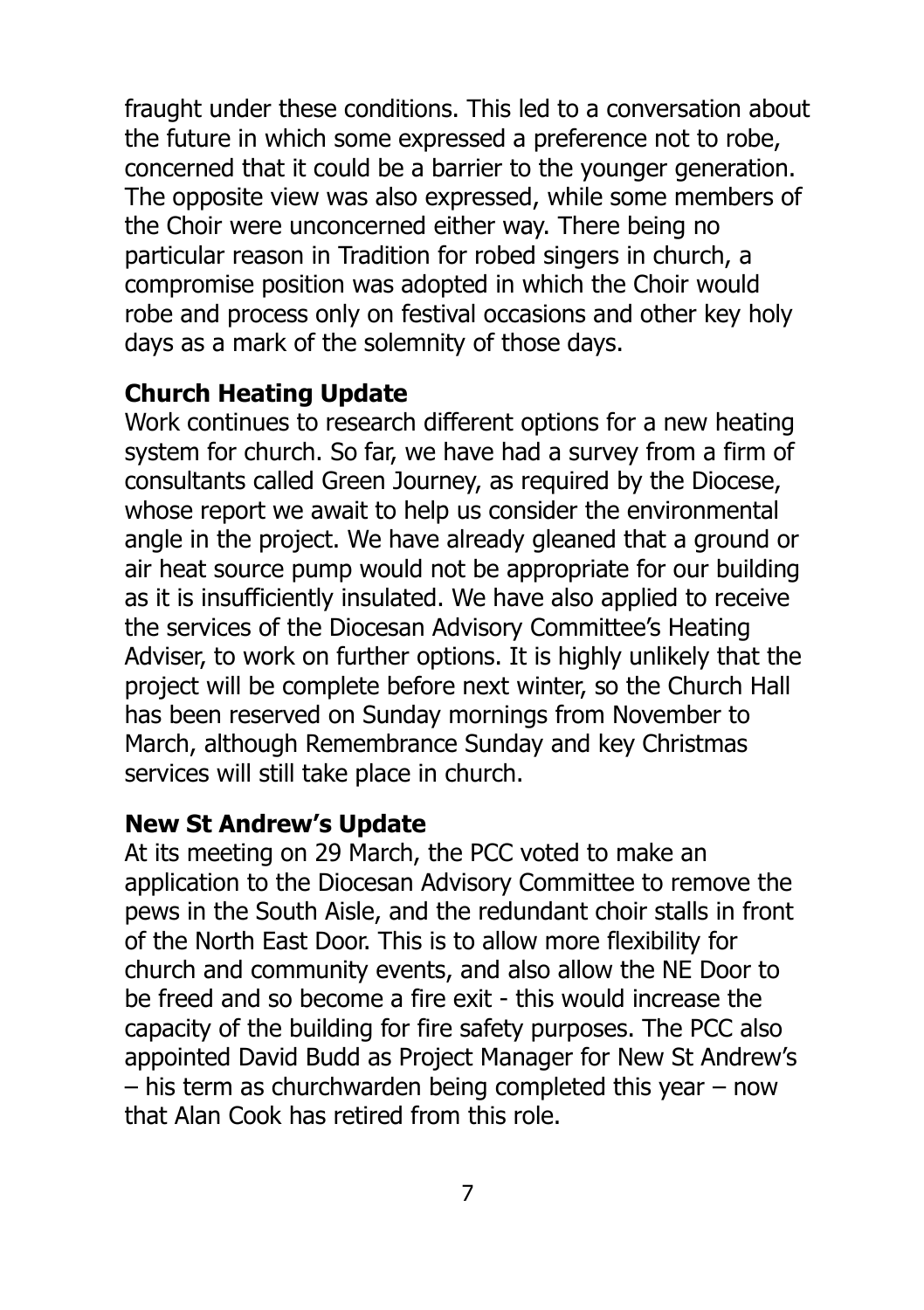#### **FETE ON THE GREEN SATURDAY 11th JUNE 2.00 – 4.00 pm**

We are working hard to make this year's Fete a really enjoyable afternoon for all the family, and a profitable one for the church's funds. Please give the event your support by:

- ☺ Donating **items to sell** –good quality bric-a-brac, books and toys
- ☺ Donating **Bottles** for the tombola stall (or **money** to purchase bottles)
- ☺ Making **Cakes** for the cake stall (bring on the day)
- ☺ Donating Prizes for the **raffle**
- ☺ Offering **Help** to set up and clear away on the day
- ☺ Offering to run/help a stall
- ☺ Suggesting ideas for new games stalls

#### **But mainly we need :**

☺ As many people as possible to come along to give it their support and make the day one to remember!

Donations can be dropped into church from the beginning of May. Contact the Parish Office if you want items collected or to offer your help. We'd love to hear from you!

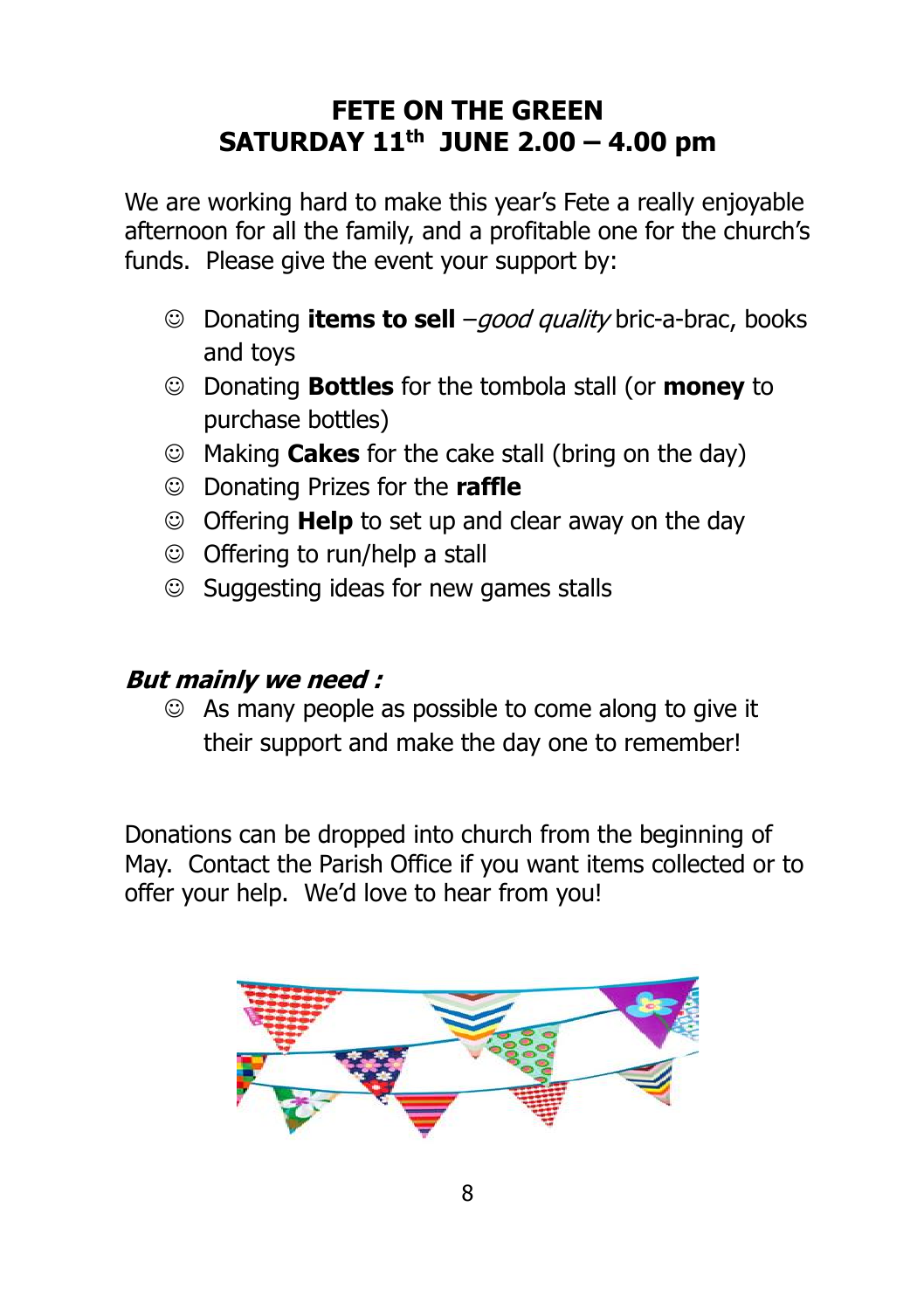#### **Mystery prizes wanted!**

We are especially in need of Items for the 'Mystery Prize' tombola: 'smellies', stationery, small gifts, craft items, jewellery, sweets, chocs etc.



Please drop them into the Parish Office, or to church, in a bag marked 'Mystery Gift'.

And don't forget - The **Grand Draw for the cash prizes** of £100, £50 and £25 will this year take place at the Fete and there are therefore tickets to be sold! Those who attend church services will find they are offered an envelope containing tickets to sell, or you can request them from the Parish Office

\*\*\* \*\*\* \*\*\* \*\*\* \*\*\* \*\*\* \*\*\* \*\*\* \*\*\* \*\*\* \*\*\*

(Does anyone reading this have access to **a Public Address system?** Speakers, microphone, CD facility, that we can use at the Fete? There is a possibility that our usual source will not be available this year.)



\*\*\* \*\*\* \*\*\* \*\*\* \*\*\* \*\*\* \*\*\* \*\*\* \*\*\* \*\*\* \*\*\*

Thank you. The Fundraising Team 'Putting the Fun into Fundraising'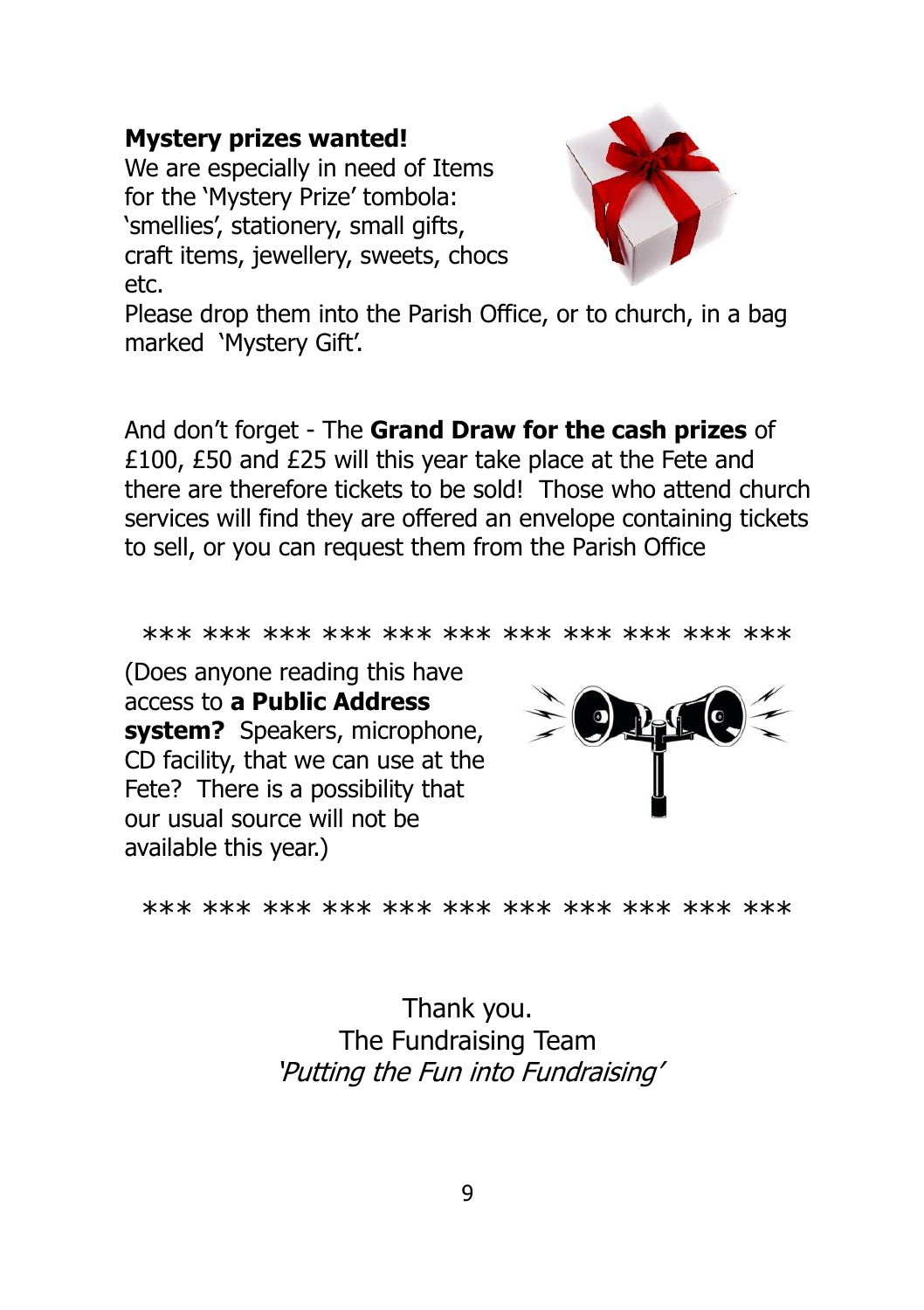#### **LIGHT UP THE SPIRE**

*The illumination of the church spire has been sponsored* **for May:**

To welcome Gods gift of a miracle baby for Tasha the answer to many prayers

\*\*\*\*\*

We pray for all areas of conflict, that the leaders of the world may be given the wisdom that leads to peace.

\*\*\*\*\*

#### **May the lighted spire be a beacon of hope for all.**



[Photo: Bill Perry]

*Would you like to commemorate a loved one? Do you have a special occasion to celebrate?*

*If you would like to sponsor the illumination of the church spire for one month this year, and support St Andrew's Church, please ring 01823 278571 for more information.*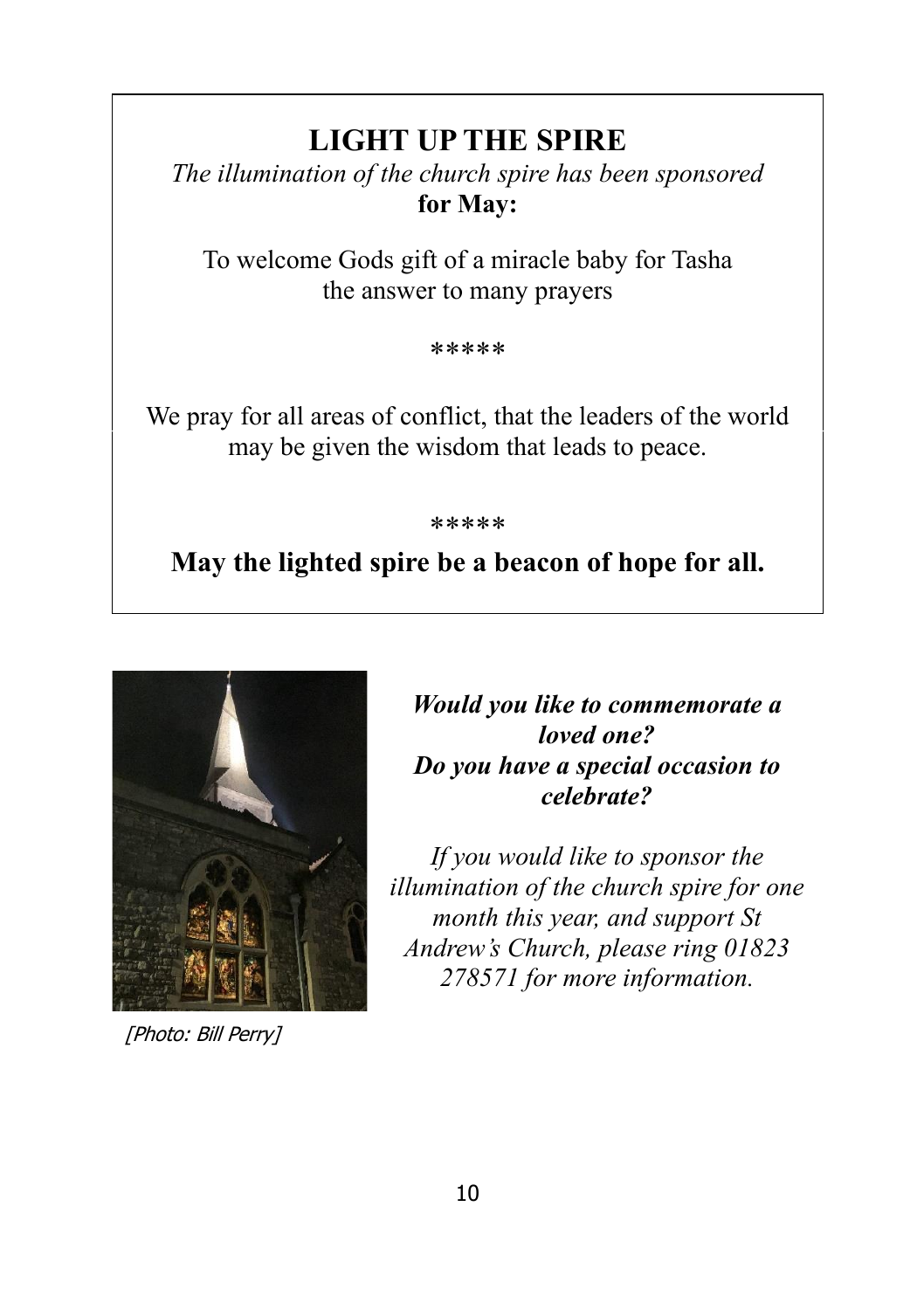#### *From the Bishop* **Life in abundance**

A message from Brian Castle, Honorary Assistant Bishop for Bath and Wells

It all happened so quickly. I went to A&E with severe back-pain which affected my mobility. The NHS was outstanding. Within a dizzying few hours, I heard I would need an immediate MRI scan and possibly rods to support my spine - I dreaded the thought. As I was being wheeled along the corridor, Lauren, my Godson's 10-year-old daughter, came into my mind.

Lauren is a talented girl, mad about football. Just over a year ago, it was discovered that she had a growth at the base of the spine needing radical treatment to prevent spinal curvature. She would also require rods in her back, to be regularly extended by surgery as she grew into adulthood. Lauren is lovingly supported by her wonderful family and magnificently treated by NHS professionals, but while it can be shared, the load is ultimately hers to carry. Parents bear the agony of powerlessness. In the middle of this painful dilemma, young Lauren is instinctively grabbing the God-given gift of abundant life which is for all, and which lies at the heart of the Gospel. As we get older, less passionate and more cynical we can lose faith in this gift.

As I was being taken to the radiology department, I realised that I was being strengthened and inspired by this young girl, facing far greater challenges than me. My own fears were being transformed by Jesus Christ's gift of life mediated through Lauren's courage. Life may turn out differently from what we expect, but that does not restrict its abundance. The young are an inspiration. It is the role of the older generation to ensure they can grow into the special people God has created them to be so that they can release the gifts they have for us all. Thanks, Lauren.

+Brian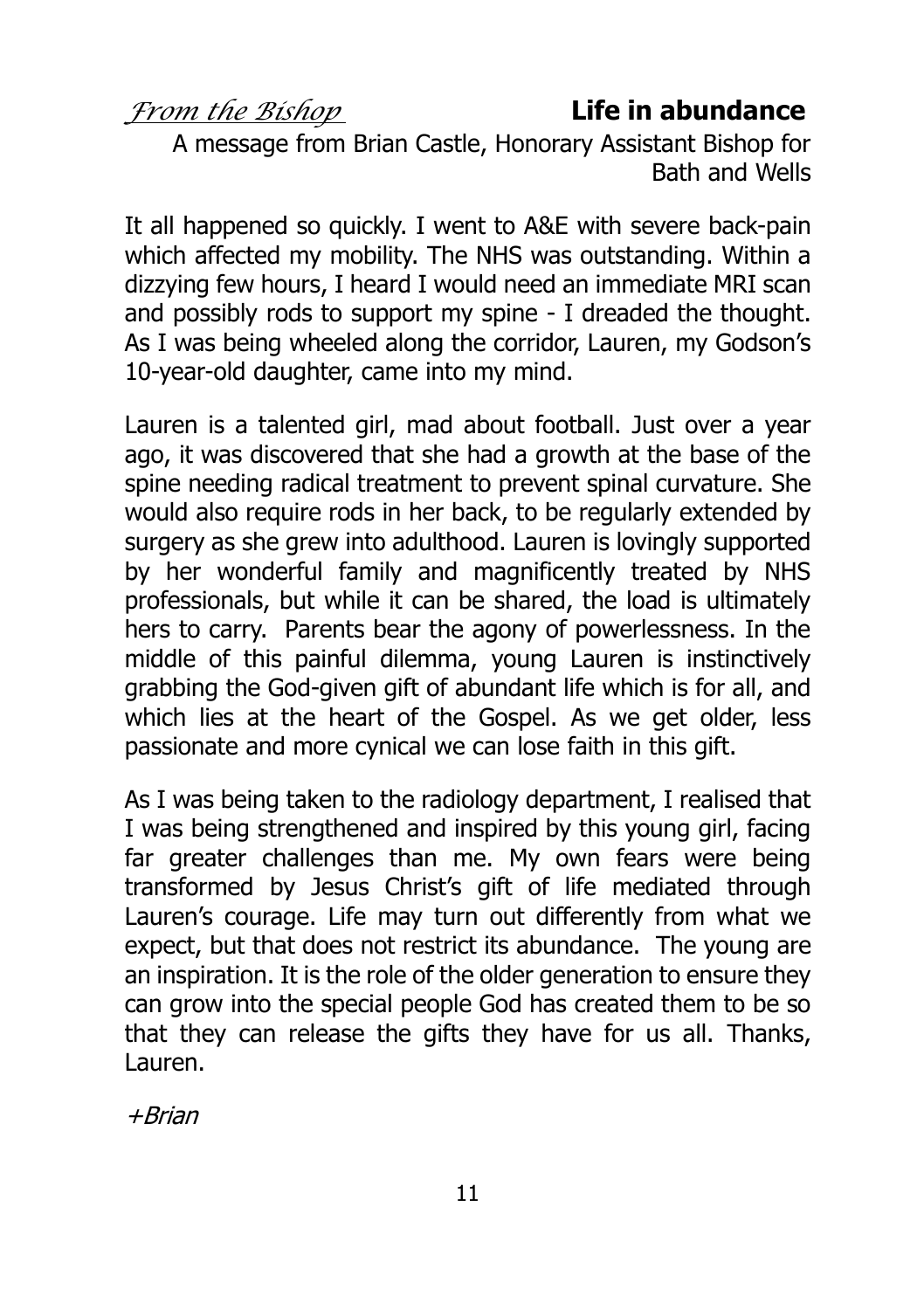#### **~ From the Archives ~** Transcriptions from St Andrews archival material edited by **Tricia Anderson**.

#### **Threescore Years and Ten: Part 2**

CHAPTER XII: The Scouts (concluded) / The Guides (continued)

By April, 1918, at any rate, the Troop was active again, as it was then given leave by the Local Association to present Thanks Badges to Mr. Hudson and Mr. Young, though the reasons for the thanks are not recorded. When the Church Council was formed in the same month, Gillham [the Scoutmaster]was elected to the new Council as the representative of the Scouts. At their first meeting in that month the Church Council agreed to his proposal that the Council should provide materials for painting the outside of the Pavilion if the Scouts themselves would provide the labour.

In July, a ten days' camp at Blue Anchor was proposed for the following month. The collection and sale of waste paper assisted the funds. and by that stage of the War ration books were now required for camp.

By September, 1918, there were 45 boys in the Troop, which was then the largest in the district and had won the Swimming Shield for the year. A year later, on September 27th, 1919, the Troop was presented with the Gribble Turner Shield for the District Sports by Mr. Goodliffe, the Commissioner. In October, 1919, the Troop represented Taunton in the County Swimming Sports at Weston, but were beaten by a strong team from Bath.

In December, 1918, it was reported that Gillham was about to leave the district, and his place as Scout representative on the Church Council was taken by Beverley Robinson, who had become an A.S.M. in May, 1917. Mr. Cadman then became Acting Scoutmaster until he left St. Andrew's in January, 1920**,** when the Revd. J. L. Nosworthy took over the Troop. In 1920 the Troop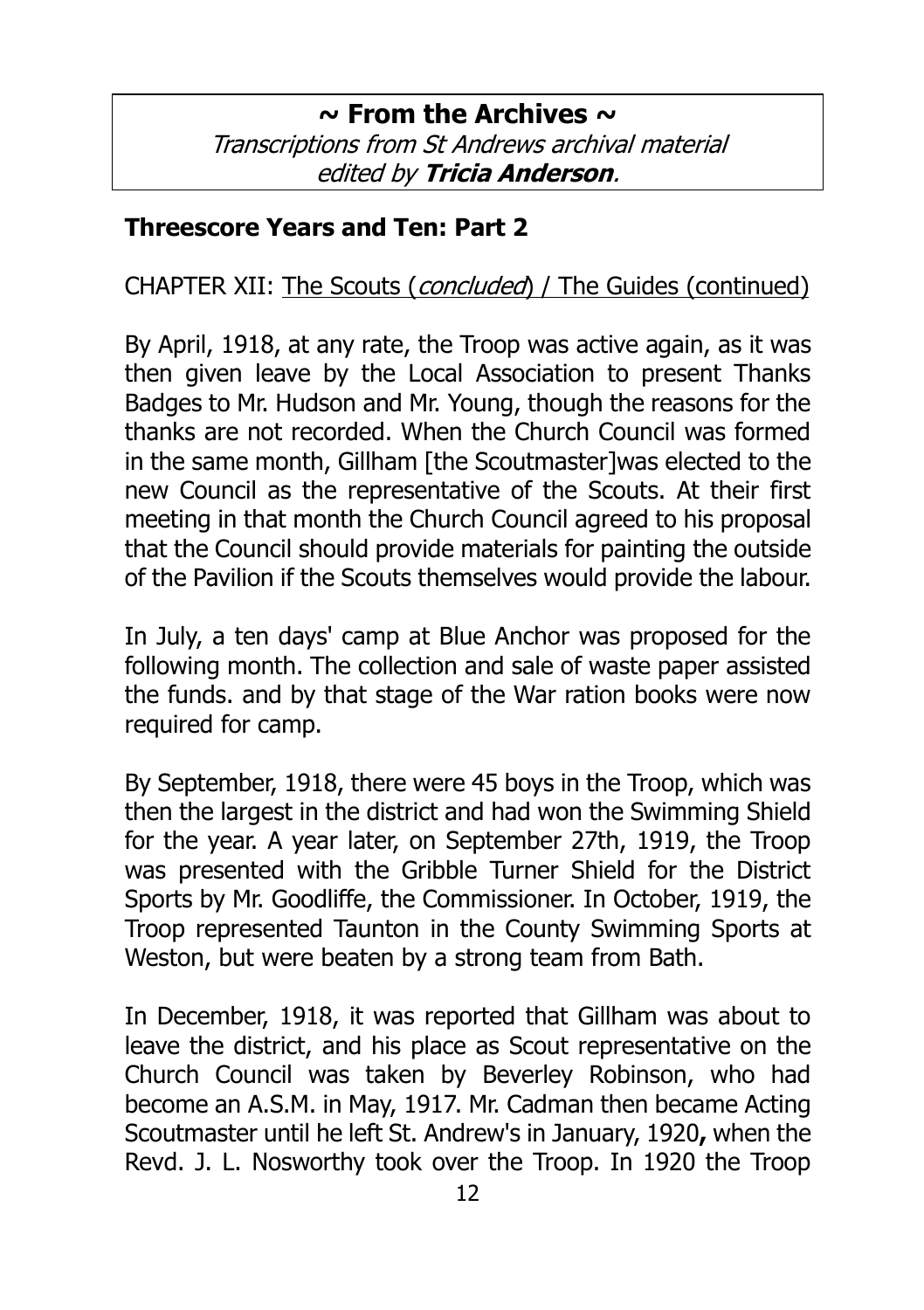again won the Gribble Turner Shield, and they were also the only entrants for the Swimming Shield in that year. Then once again, as in 1917, the Troop entered into a period of depression, but this time more seriously, and for the five years from 1921 to 1926, the Troop was dormant. In February, 1926, it was revived. The Revd. M. B. Bazell was appointed S.M., and on February 3rd, the re-registration of the Troop was approved by the Local Association. Mr. Bazell remained as S.M. until 1929, when he handed over to Mr. J.A. Hutchings.

The Girl Guides at St. Andrew's grew out of the flourishing Girls' Club which had been started by the Misses Joan and Lucy Hook in about 1906. This Club used to meet in the Hall and numbered about 70 members, from whom Miss Goodland drew the nucleus of the 1st Taunton Girl Guide Company. This Company was started in 1912, and was reckoned to be the first Girl Guide Company in the West of England, except for a company at Wellington which closed soon after it was opened. The Guides used to meet in the school, and at first there was the risk of a depletion in numbers if the original Girls' Club offered a more attractive rival programme on any particular evening. The Y.W.C.A. Company was started by Miss Enid Arnold a year later, and so St. Andrew's can claim the credit for both the first two companies in Taunton.

Miss Goodland's company consisted at first of 16 girls in four patrols, which soon increased to a full strength of 32. In later years, further patrols were added and at one time the numbers were as high as 56. Miss Goodland ran her Company on a strict basis of discipline, and had no hesitation in "stripping" a Leader of her stripes if such action became necessary. Miss Crocker was the Lieutenant until the early years of the War. The original Patrol Leaders were Daisy Jarvis (now Mrs. Bull) and Ethel Cox, who afterwards became Lieutenants. Annie Buckingham (now Mrs. Dawe), and Kate Jemmett. The Corporals (Seconds) were Eva Cozens, Dorothy Palmer, Ethel Passmore (now Mrs. Hunt) and May Gilling.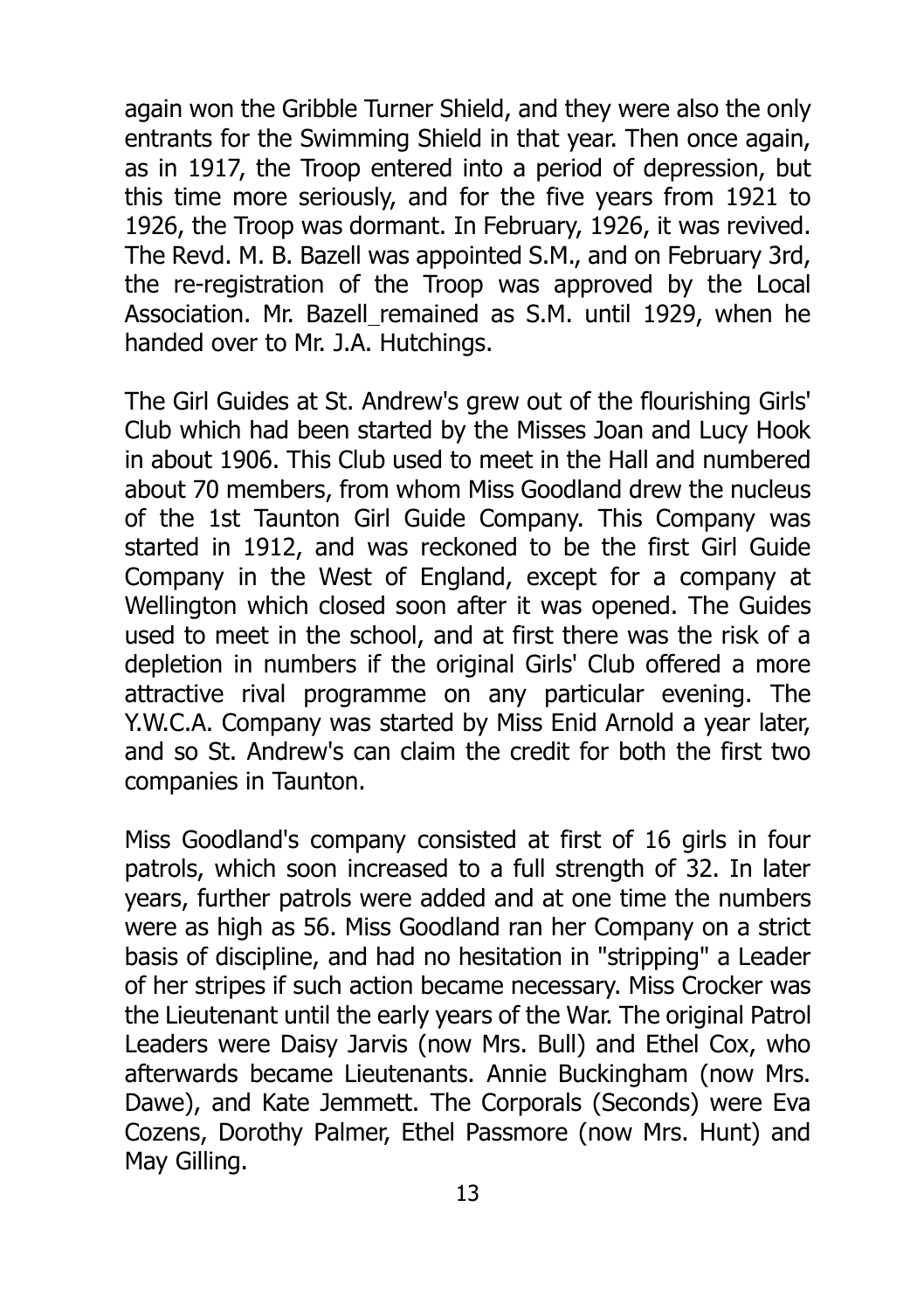There were, of course, regular Church Parades, and the first winter was spent by the girls in making a large part of their uniforms under the direction of Ethel Cox. When the uniforms were complete, badge work was begun. Mrs. Ruck gave lectures on child nursing. There was a Cookery Course at North Town School and also a Housewifery Course in another year, both of which were attended by Miss Goodland, the Captain, as well as by the girls. There were picnics each year on Easter Monday at Cothelstone, which was by no means so accessible then as it is now. The journey involved the train to Bishop's Lydeard and then a walk back over Cothelstone and through Kingston. Miss Goodland recalls one occasion when the girls were so hungry by the time they reached Cothelstone that dinner was eaten at 10.30 a.m. There were no Brownies in the early days, but Guides would, as a matter of course, bring their young sisters along with them, and no strict age limits were enforced in either direction.

Mr. Rawlins trained the Guides in Drill, and Miss Goodland is still proud of the fact that at one time the 1st Taunton was the only Company in the town that could form "open order" and still remain in their ranks. The Guides were also taught to shoot on the miniature range in the Drill Hall, and on one occasion the captain scored 96.

About the year 1922, a number of the older girls became married, and the Company was somewhat reduced. In 1923 it became evident that the 1st Taunton could no longer claim to be really a Church Company as many of the girls were Nonconformists, and Ruck ordered Miss Goodland to close the company down.

Three seven-day camps were held in this period. The first was held in 1914 for about 20 girls at "Severn House" in Watchet. The camp began on the day war was declared., and the mothers waved a very anxious good-bye to their daughters at the station. The next camp was held at "Claremont" in Watchet in 1916. but many of the older girls were working at Newton's Electrical Works, where the Avimo Works now stand, and could only attend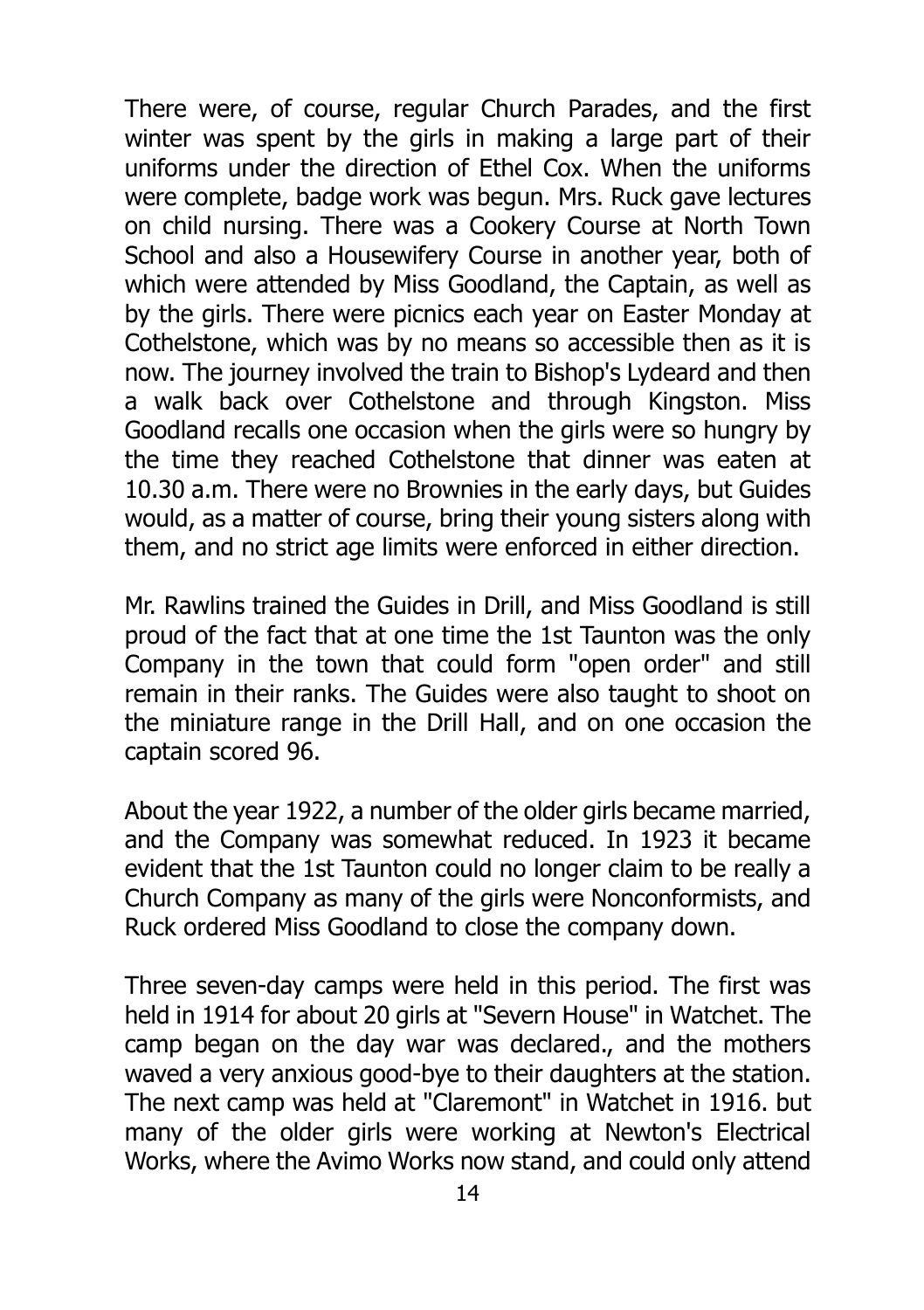for the week-end, so as to leave only the younger girls during the week.

It was considered improper at this time for girls to camp under canvas, so camps were held in empty houses used for the occasion. The third camp was at Crowcombe in 1918, and at this camp Miss Goodland and Daisy Jarvis slept in a tent, where a pony sniffed at them and the rain dripped on to their best clothes, and the girls slept in a barn. This camp was attended by eight small and pretty girls who looked like angels, but without corresponding behaviour. Once these girls flapped their skirts at the geese, who then pursued them up the village street.

In the early years of the War, the Hon. Mrs. Corfield presented all the Taunton Companies (which were not, at that time, very many) with Union Flags, which were dedicated at St. Mary's. The Flag given to the 1st Taunton Company is now in Mrs. Bull's possession.

#### **\*\*\* \*\*\* \*\*\* \*\*\* \*\*\* \*\*\* \*\*\***

#### **Ascension Day 26th May: 40 Days with the Risen Christ**

40 days after Easter comes Ascension Day. The Risen Christ appeared again and again to His disciples, following His death and resurrection on the road to Emmaus, by the Sea of Galilee, in houses, etc. He strengthened and encouraged His disciples, and at last opened their eyes to all that the Scriptures had promised about the Messiah.

As Christmas began the story of Jesus' life on earth, so Ascension Day completes it, with His return to His Father in heaven. Jesus' last act on earth was to bless His disciples.

The disciples were surely the most favoured folk in history, the last few people on earth to be face to face with Jesus looking on them with love. No wonder then that Luke goes on: 'they worshipped Him, and returned to Jerusalem with great joy.' [from Parish Pump]

**\*\*\* \*\*\* \*\*\* \*\*\* \*\*\* \*\*\* \*\*\***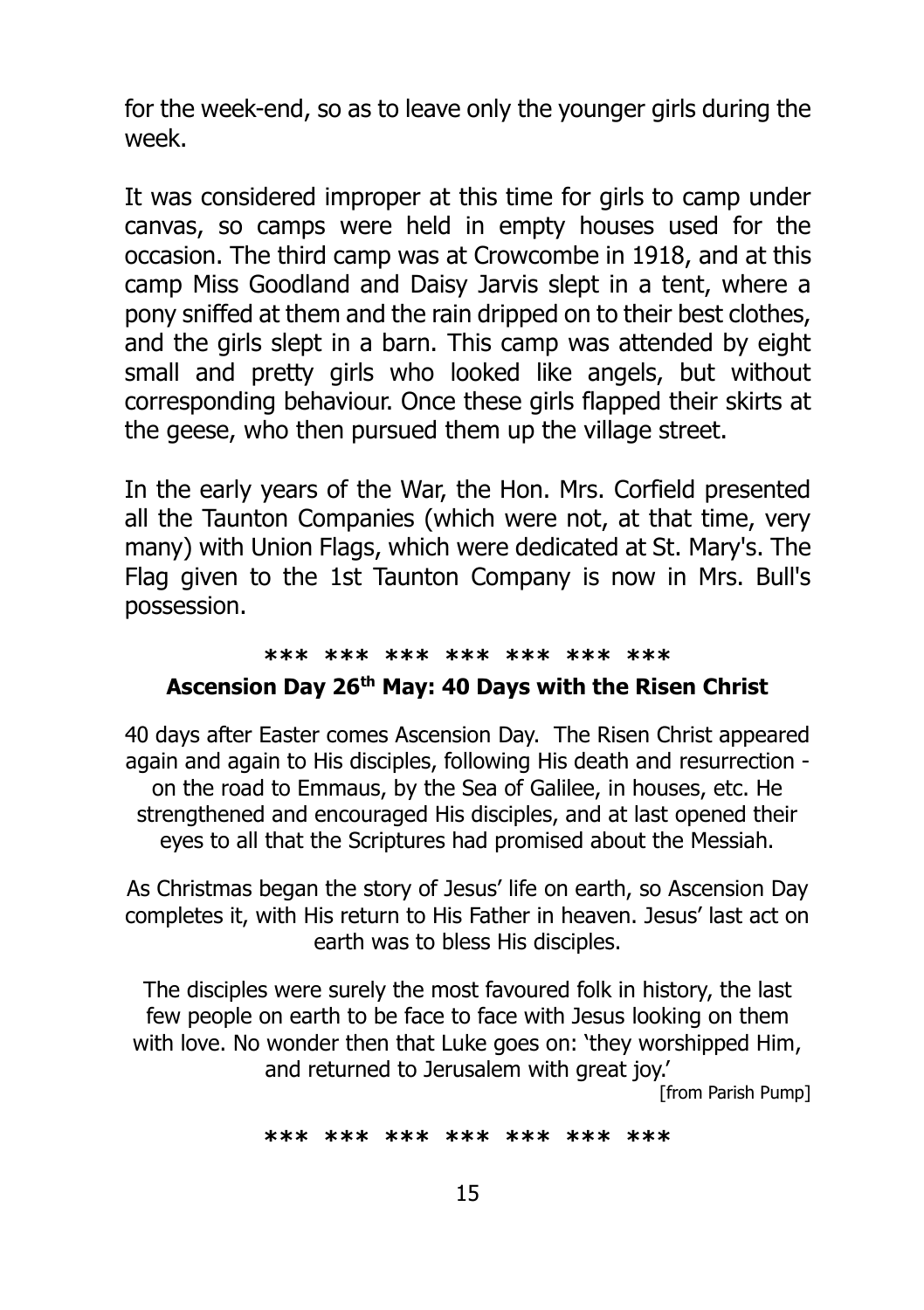### **Somerset Community Credit Union**

SCCU is pleased to announce that, with the encouragement of St Andrews church, a new Service Point has been established in the Church, with a representative available there every Wednesday morning between 8.45 and 10.30am. The Church sees this initiative as part of its 'reaching out to the local community' as we move into harsher economic times and some folk are looking for ethical and affordable credit.

**Katrina Cox,** the Credit Union's Admin Assistant says:

"We are grateful for the support from St Andrews Church. The financial difficulties that people have dealing with the everyday cost of living can be eased if consideration is given to talking to our Credit Union. In the credit Union we offer low-cost credit, plus the opportunity for anyone to have a safe way of saving for future expenditure as it arises. Our main office at the YMCA, Lisieux Way, Taunton TA1 2LB is open every weekday between 10am and noon."

Contact details: phone 01823 336425 Email: [taunton@somersetccu.uk](mailto:taunton@somersetccu.uk)

SCCU was formed in 2017 when Bridgwater & District Credit Union and Taunton Deane & West Somerset Credit Union (both founded in 1998) joined forces. SCCU now covers the whole of Somerset and North Somerset.

Do pop in on a Wednesday and say hello if you can, Katrina would love to see any St Andrews folk who may be passing!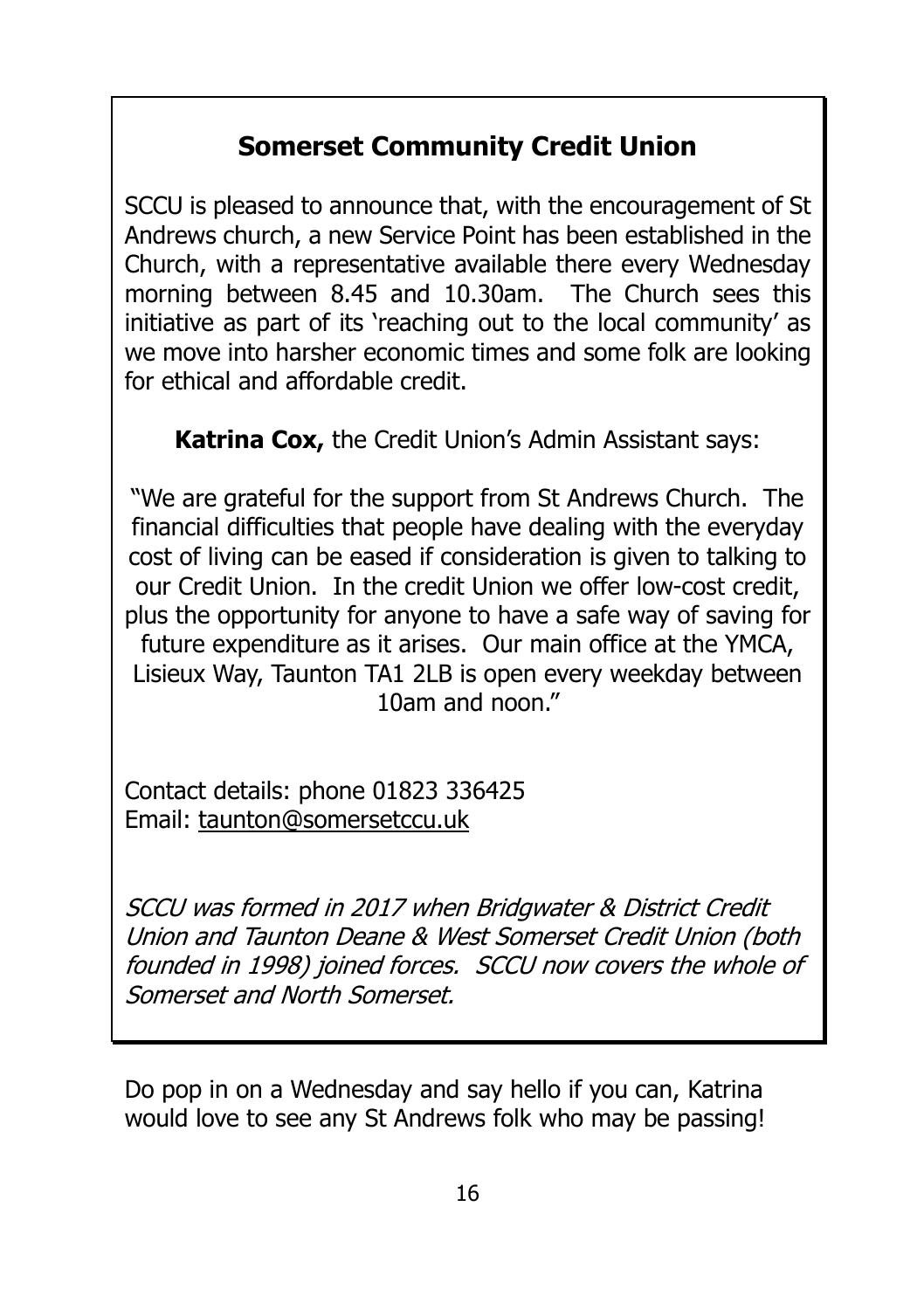*~ Advertisements ~ ~ Advertisements ~ ~ Advertisements ~*



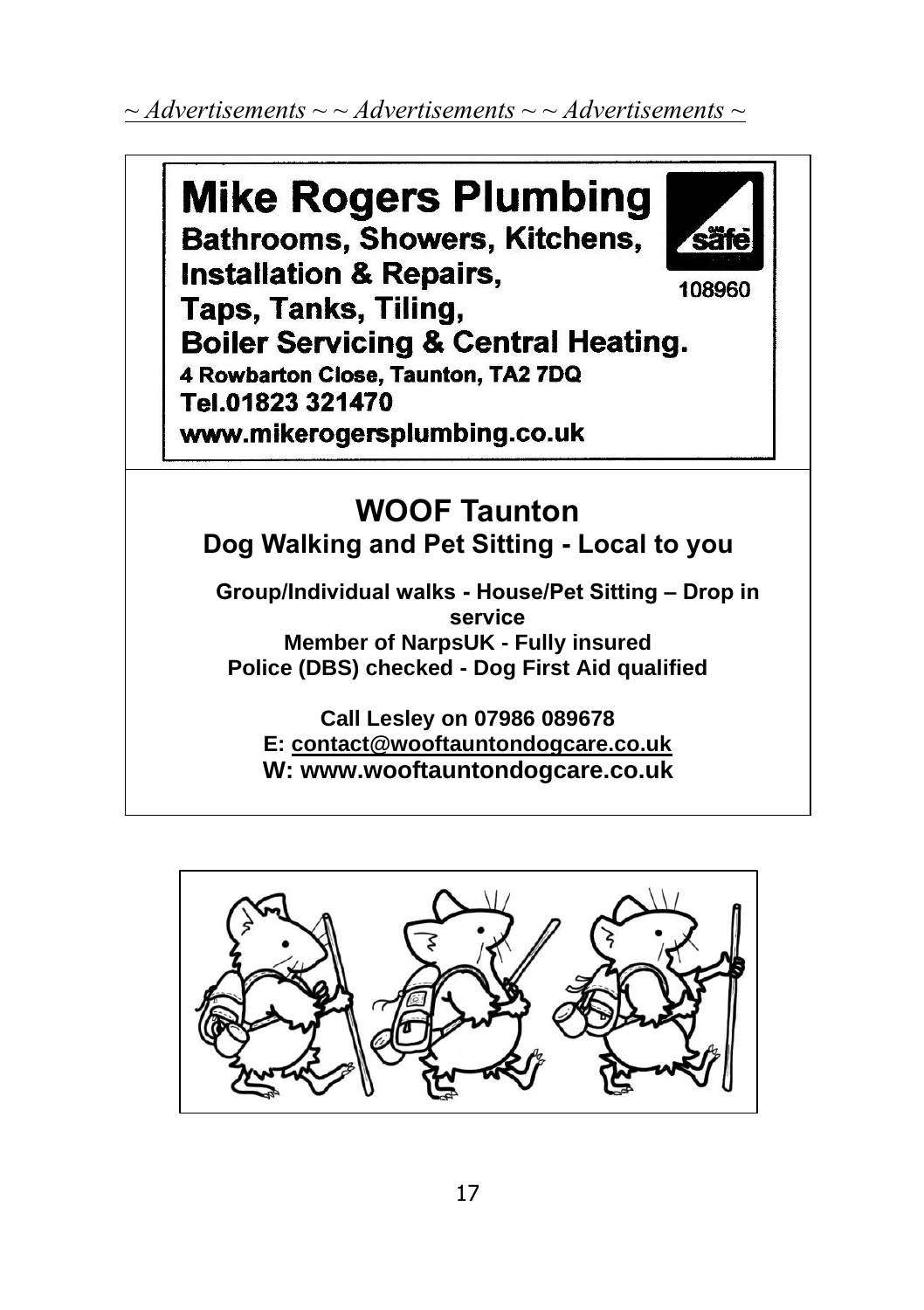*~ Advertisements ~ ~ Advertisements ~ ~ Advertisements ~*



## **Crescent Funeral Services**

*A truly independent Funeral Service for Taunton and its surrounding communities. 'Care, Respect and Compassion' – The Crescent Way*

Find us in the Crescent Car Park, beside Bath Place, just a short walk from the Registry Office. The Old Coach House, Crescent Park, Taunton, TA1 4ED Tel: 01823 530100, [www.crescentfunerals.co.uk](http://www.crescentfunerals.co.uk/)

**Zumba Gold dance fitness for the active 50+ age range.**

**Nikki Mumby** runs classes locally: *Re-starting in St Andrews hall 8th September, 2pm*

(S) ZVMBA

No membership required, £5 per session, pay as you go. Women and men welcome!

Contact Nikki (licensed Zumba instructor) for further details of her Zumba Gold and Flexercise classes: 07833 503759 / [nmumby@outlook.com](mailto:nmumby@outlook.com)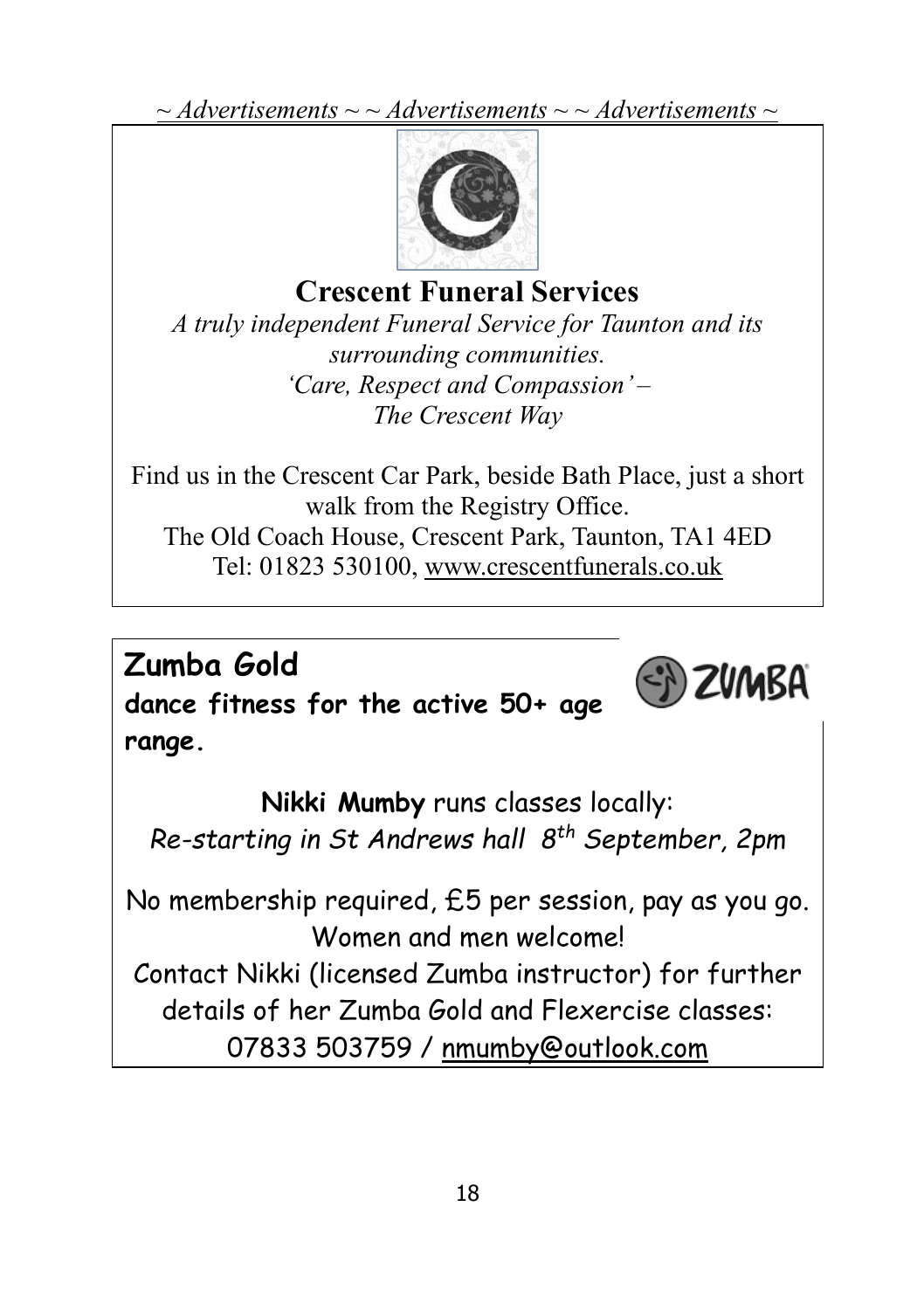#### **D I R E C T O R Y**

St Andrew's Church website: [www.standrewstaunton.org.uk](http://www.standrewstaunton.org.uk/) For further details please contact the Parish Office, or check the website for e-mail links to these groups.

| <b>Organisation</b>        | <b>Contact details</b>            |
|----------------------------|-----------------------------------|
| Verger                     | Judy Blew                         |
| St Andrew's Choir          | Alan Cook, Director of Music      |
| St Andrew's Music group    | 01823 973787                      |
| - all instruments welcome  |                                   |
| <b>Bellringers</b>         | Henry Haslam - 01823 256954       |
|                            |                                   |
| <b>St Andrew's Servers</b> | Robert Nash – $c/o$ Parish Office |
| St Andrew's Church Flowers | June Acreman                      |
| The Railway Children       | Sue Lodge - 01823 352471          |
| <b>ACTIVITY CURRENTLY</b>  | Parish Office - 01823 332531      |
| <b>SUSPENDED</b>           |                                   |
| <b>Church Mice</b>         | Joy Abnett                        |
|                            | 01823 332860                      |
| Safeguarding person        | Alison Perry - 01823 278571       |

#### **Local organisations:**

LMG – Local Ministry Group, a group of Anglican churches. Ours is St Andrews, St Peters, All Saints, Halcon and Holy Trinity.

**St Andrews Church Hall:** Contact Merv & Lesley Jones. Tel: 07578 395159 / Email: [hallstandrews45@gmail.com](mailto:hallstandrews45@gmail.com)

**GIVE TO ST ANDREWS ONLINE ! General fund: Taunton St Andrew PCC Sort code: 60-80-06 - Account number: 70811377 Development fund (for NSA donations) Sort code: 60-80-06 – Account number: 60027231**